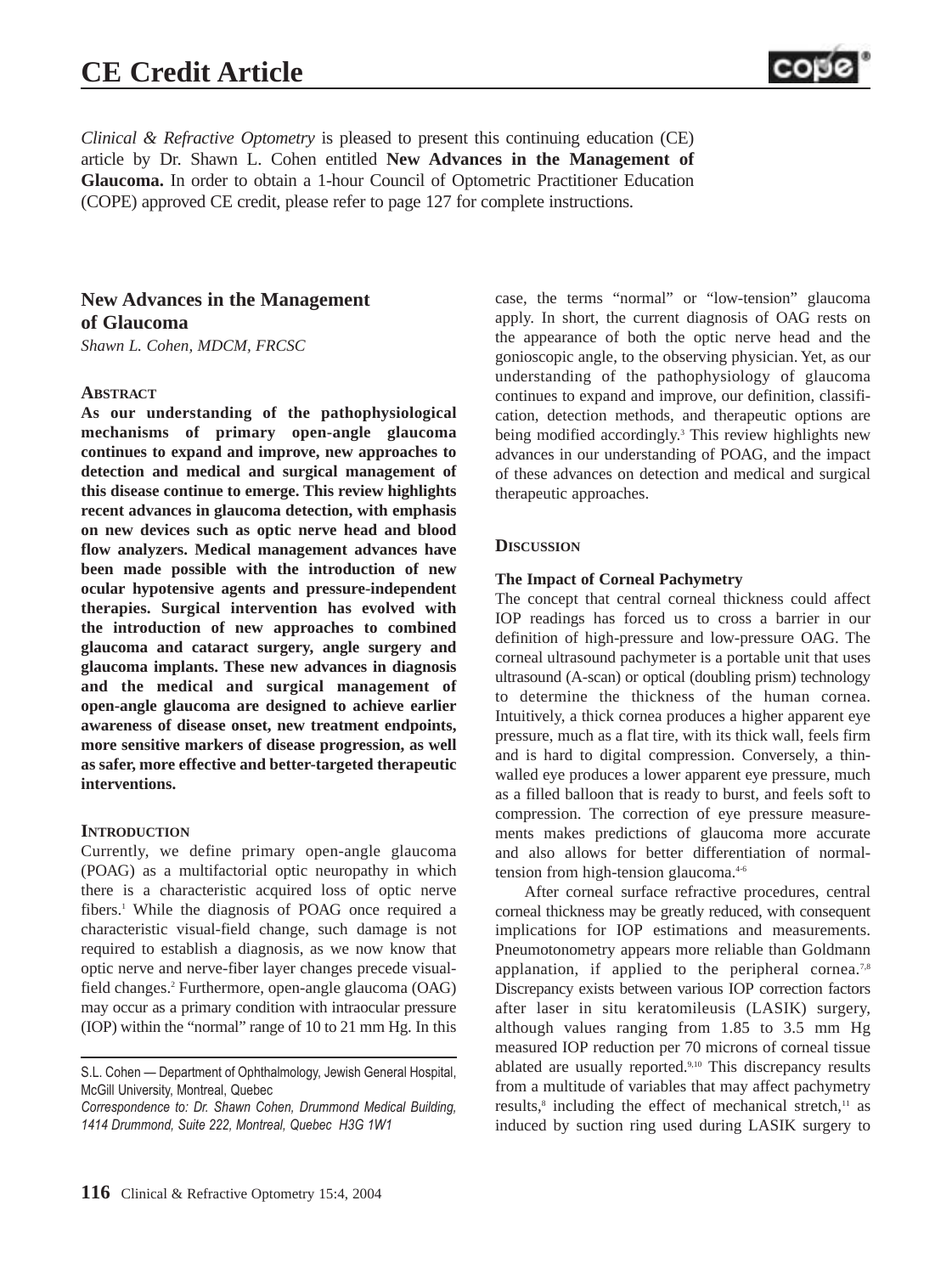transiently raise the IOP. Consequently, the "true" value of IOP for a given refractive surgery patient remains, at best, an estimate. In short, post-LASIK IOP readings may represent gross underestimations and falsely low values of IOP are subsequently measured for life. Perhaps providing patients with their preoperative and postoperative data following refractive surgery may better protect them in the future.

#### **Advances in Glaucoma Diagnosis**

From diurnal IOP variations $12$  to new advances in automated perimetry,13-17 various technologies are being tested for their predictive accuracy. The Swedish Interactive Threshold Algorithm (SITA) represents a great advance in algorithms as it significantly reduces visual field test time and thus patient fatigue, compared with the full threshold algorithm.13,14 Frequency Doubling Technology (FDT) emerges as a new portable and rapid screening device, and blue-yellow or Short Wavelength Automated Perimetry (SWAP) has demonstrated a limited ability to detect glaucoma at earlier stages of disease.<sup>15-17</sup>

Many other newer technologies demonstrate impressive early glaucomatous diagnostic and monitoring capabilities.18-23 Yet, important practical limitations including cost, susceptibility to artifact, $24$  reduced reproducibility, $25$  sensitivity that varies with the extent of the disease<sup>26</sup> and other factors — limit their generalizability and widespread use.20,26-28 For the general ophthalmologist, such tools often seem out of reach. For the ophthalmologists working in a tertiary care institution, selecting the best tool remains a challenge. These devices include optic nerve head and nerve fiber layer analyzers, such as the Scanning Laser Ophthalmoscope (Carl Zeiss, Thornwood, New York), Confocal Scanning Laser Tomograph (HRT: Heidelberg Engineering, Heidelberg, Germany) and TopSS: Laser Diagnostic Technologies, San Diego, California), Ocular Coherence Tomograph (Humphrey Instruments, San Leandro, California), Nerve Fiber Analyzer I and Nerve Fiber Analyzer GDx (Laser Diagnostic Technologies, San Diego, California) and Retinal Thickness Analyzer (Talia Technology Ltd., Mevaseret Zion, Israel). Non-invasive blood flow analysis can be obtained from ultrasound color Doppler imaging (ADT 3000, Advanced Data Technology, USA) and laser Doppler velocimetry (HRF: Heidelberg Engineering, Heidelberg, Germany).

# **Glaucomatous Progression:**

**A Physiological Approach to Detection and Monitoring**  Vascular phenomena are considered important in the evolution of optic nerve and visual field progression in OAG.29-32 Many studies center on the arteriolar microvascular findings in OAG.33-37 These changes in arteriolar geometry can be linked directly to ocular blood perfusion changes by the Pressure Attenuation Index (PAI).<sup>38</sup> The PAI is measured directly from optic disc photos and can distinguish normal subjects from those with axial ametropia or with a pathophysiological change in their retinal arterioles.<sup>38</sup> The PAI predicts, independent of the extent of optic atrophy, which patients with ocular hypertension will progress to OAG, over a follow-up interval of 5 to 18 years.39 The index also provides a more sensitive and reproducible marker of ocular hypertension progression than stereo photographic analysis, visual field changes and clinical impression of progression.39 The masked intra-observer percent variation of 0.5% and an inter-observer variance of 1.1%<sup>39</sup> allows for shortened study follow-up, since clinical endpoints are more reliably determined. Since the changes in arteriolar diameters and nerve-fiber layer thicknesses may reverse after glaucoma therapy, $40,41$  it is possible that the PAI may serve as a physiological treatment end-point or target variable. Overall, a physiological approach to glaucoma may allow us to test newer forms of glaucoma therapy, possibly involving ocular blood flow considerations in the daily management of glaucoma.

#### **New Studies Modify Glaucoma Management**

Not only is glaucoma detection changing, the approach to glaucoma management is changing as the results of large trials emerge. The Normal Tension Glaucoma Study clarified the natural history of NTG progression; 65% of randomized non-treated patients did not show progression during 5 years of follow-up; IOP reduction of a specific magnitude (30%) can have a favorable outcome on glaucoma progression.42,43 No correction for pachymetry was required in this study, and an IOP of up to 24 mm Hg was permitted, potentially biasing the results. Also, when progression did occur, rates were highly variable and as high as 10% per year.<sup>42,43</sup> From the Advanced Glaucoma Intervention Study, subpart 7, we learned that IOP perturbations across the target level can have a very negative impact on glaucoma progression, reinforcing the need for stricter, more reproducible and sustained control.44 The study also reinforced the concern that our target IOP thresholds may need to be lower than commonly or previously thought.<sup>44</sup>

Ongoing trials include the Collaborative Initial Glaucoma Treatment Study (CIGTS), which will evaluate the role of primary trabeculectomy versus medical management as the initial treatment of OAG.45 The Ocular Hypertension Treatment Study (OHTS) seeks to evaluate the safety and efficacy of topical anti-glaucoma medication in preventing or delaying the onset of optic nerve and/or visual field damage in subjects with ocular hypertension.46 The Early Manifest Glaucoma Trial seeks to evaluate the role of immediate pressure reduction, as compared to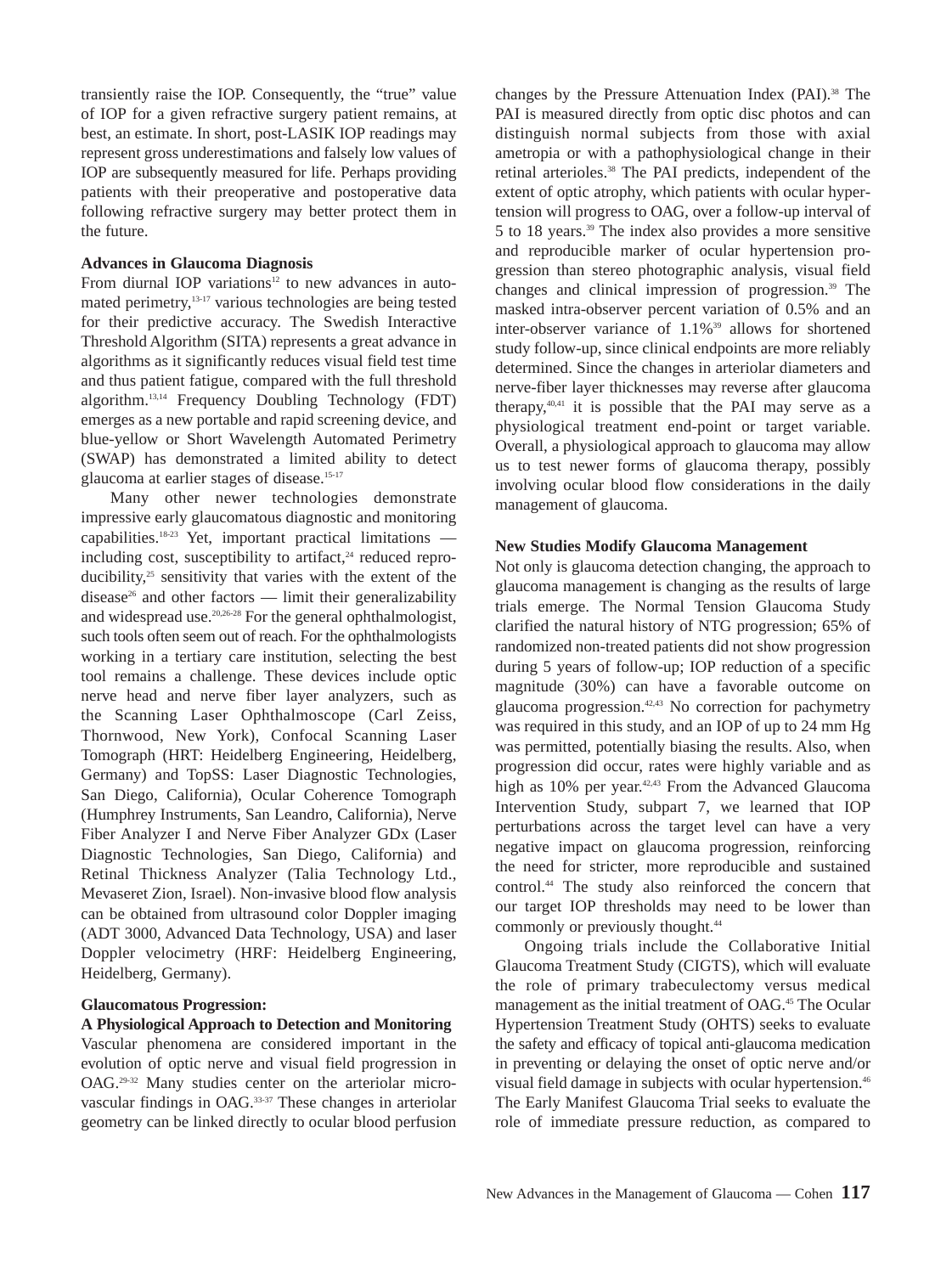no initial reduction, in patients with early glaucoma and normal or moderately elevated IOP.<sup>47</sup> Such studies may better allow us to select more appropriate and rational "target intraocular pressure" goals for glaucoma patients — a very important concept, which is gaining popularity.<sup>48</sup> Again, we learned from the Advanced Glaucoma Intervention Study (AGIS) that more sustained control of IOP at a given level better protects against glaucomatous progression.44

Perhaps the most encouraging of all findings is the observation that glaucomatous changes may be reversible in adults.40,41-49 Reversal of the mechanical effect of laminar bowing and the increase in reperfusion or hyperemia after significant IOP reduction may explain the ONH cupping reversal observed after a large IOP reduction. Yet, the optic nerve head improvement may remain as a stable, non-transient event in some cases (Fig. 1 A-D). While the AGIS demonstrated the effects of IOP reduction to 14 mm Hg on the stabilization of glaucoma progression, it has been suggested that technology may have reached a level of sensitivity where subtle improvement in disc morphology can now be reliably detected.<sup>44,49</sup>

#### **New Advances in the Medical Treatment of Glaucoma**

The introduction of new ocular-hypotensive agents raises some concern. Long-term use of a select group of antiglaucoma agents increases the number of conjunctival and tenon's inflammatory cells.<sup>50</sup> Some of this enhanced the risk of external bleb scarring and filtration surgery failure may be reversed with topical preoperative corticosteroid therapy.51 Also, the delay inherent in multiple trials of ocular-hypotensive medications may further delay more definitive IOP control that could be achieved surgically.<sup>52</sup> Yet, while compliance would be expected to decrease as the number of medications increases, newer agents demonstrate fewer side effects, and combination therapies may increase the compliance rate.<sup>53-57</sup> Furthermore, as newer agents act at varying sites, the potential for medical control increases. The neuroprotective aspect of glaucoma medication research may even allow for retinal ganglion cell protection, irrespective of the level of intraocular pressure.<sup>58</sup> Perhaps for these reasons, surgical intervention still retains its place behind medical therapy in the therapeutic regimen for glaucoma treatment in North America.

New ocular-hypotensive agents continue to be developed. Latanoprost (Xalatan, Pharmacia) is a prostaglandin F2 $\alpha$  analog that lowers IOP by way of increased uveoscleral outflow. There are reports of uveitis, cystoid macular edema, hypertrichosis, iris pigmentation and exacerbation of ocular herpetic disease associated with the use of this agent.<sup>59,60</sup> Isopropyl unoprostone (Rescula, Novartis), unlike latanoprost, does not bind strongly to the prostaglandin receptor, does not appear to increase the severity or recurrence rate of herpes

simplex virus keratitis, appears to have a greater effect on trabecular outflow than uveoscleral outflow, and may have neuroprotective properties at the level of the retinal ganglion cell and through anti-endothelin-1 (a potent vasoconstrictor) activity.<sup>61-64</sup> Twice-daily unoprostone is less effective at lowering IOP than once-daily latanoprost but is additive to latanoprost, and improves its diurnal curve characteritics.61,62 Bimatoprost 0.03% (Lumigan, Allergan) emerges as a prostamide-class that may or may not bind to the prostaglandin receptor, yet demonstrates similar side-effects.<sup>65,66</sup> Bimatoprost appears more effective in both its IOP-lowering effect and in its ability to lower IOP to achieve a target pressure in more patients than timolol.<sup>66</sup> Travoprost 0.004% (Travatan, Alcon Pharmaceuticals), a prostaglandin analog, is effective in once-daily dosing, does not require refrigeration, and appears to be more effective in black than non-black patients by a 1.8-mm Hg of IOP lowering effect. $67$ 

Latanoprost, bimatoprost, travoprost, and unoprostone — despite any differences in receptor affinity and site of action — all appear to increase iris and periocular skin hyperpigmentation and lash changes as well. The reason for the pigmentary changes induced by fatty acid-derivative agents remains unknown. The author hypothesizes that perhaps the UV-absorbing properties of the double bonds in the organic molecule act as photosensitizers, thereby inducing compensatory pigment changes in the iris and increased light-shielding properties of increased lash thickness.

Pressure-independent neuroprotective agents comprise a new and exciting area of research. Inhibition of nitric oxide synthetase in rats was shown to be protective of retinal ganglion cells, independent of the level of IOP.<sup>58</sup> Memantine, an N-methyl-D-aspartate (NMDA) or glutamate receptor antagonist, may serve as a pressureindependent neuroprotective agent.<sup>68</sup> Nipradilol is a neuroprotective agent with beta-blocking, alpha-blocking and nitroglycerine-like activities.<sup>69</sup> Studies in Japan have uncovered its ability to increase uveoscleral outflow in humans, and to protect retinal ganglion cells against NMDA-induced retinal damage and endothelin-1-induced retinal artery contraction in animals.<sup>70,71</sup> Gene therapy<sup>72</sup> and newer agents, such as brain-derived neurotrophic factor (BDNF), $73$  calcium channel blockers, $74$  angiotensin converting enzyme (ACE) inhibitors,<sup>75</sup> and cytoskeletal and angle-altering agents, such a cytochalasins, $76$ latrunculins, $\frac{7}{7}$  and ethacrynic acid $\frac{78}{79}$  are in the early phases of study.

#### **Selective Laser Trabeculoplasty**

Since its introduction as a therapy for OAG in  $1979$ ,<sup>80</sup> argon laser trabeculoplasty (ALT) has emerged as an alternative to medical therapy as the initial form of therapy.81 ALT produces coagulation damage to the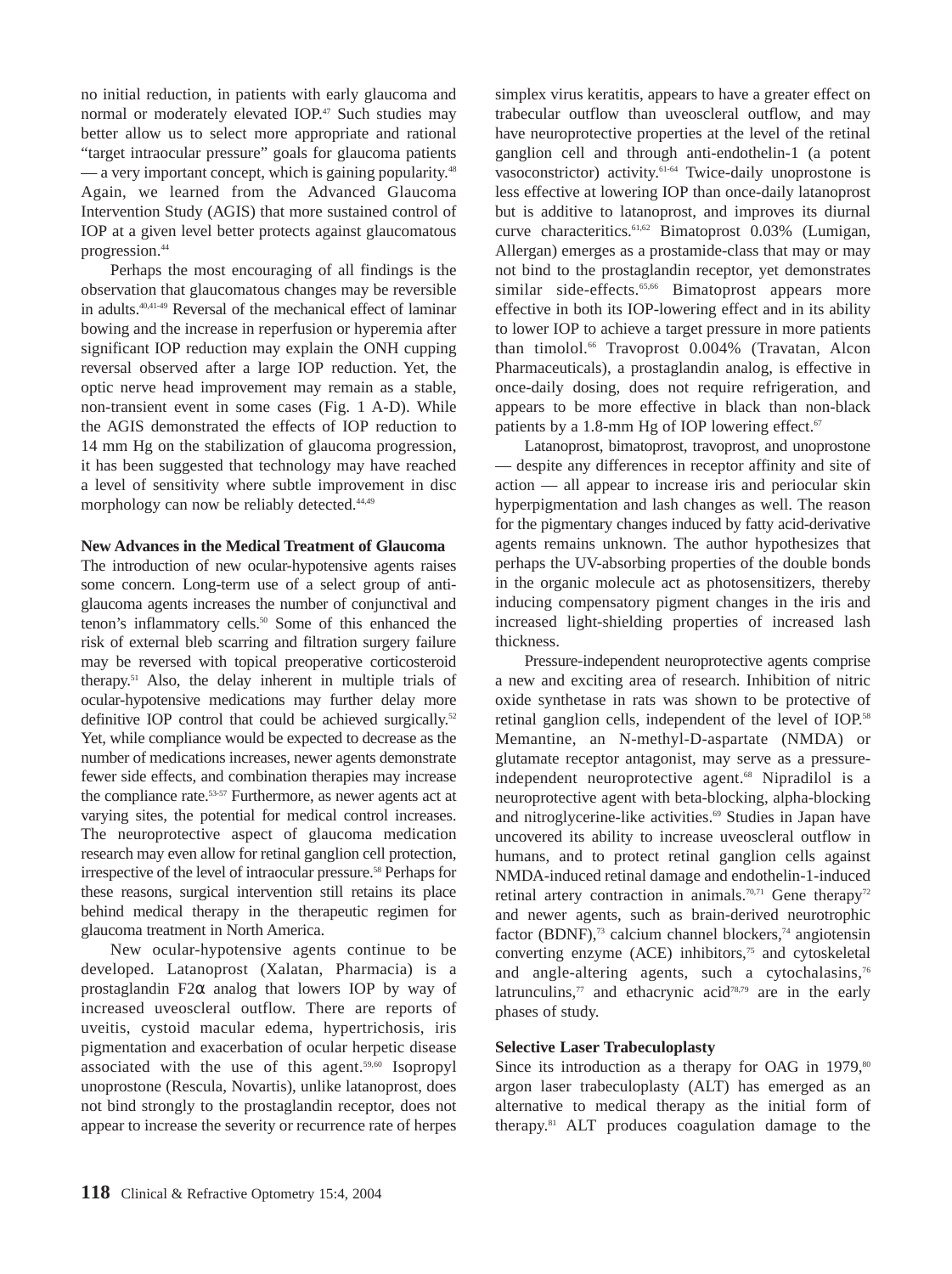

**Fig. 1** Reversal of optic nerve head cupping after bilateral trabeculectomy. (A) Preoperative optic nerve photo OD; (B) Postoperative optic nerve photo OD; (C) Preoperative optic nerve photo OS; (D) Postoperative optic nerve photo OS. The preoperative IOPs of 48 mm Hg OD and 51 mm Hg OS were reduced to 4 mm Hg OD and 7 mm Hg OS after bilateral trabeculectomies with mitomycin-C. The preoperative and postoperative photo interval was 2 months.

trabecular meshwork that results in scarring and consequent alterations in trabecular outflow, yet potentially limits retreatment.81-83 The Q-switched 532-nm Nd:YAG laser selectively targets trabecular meshwork cells, without coagulation of the trabecular meshwork, and has thus been termed selective laser trabeculoplasty (SLT).<sup>84,85</sup> SLT shares an equivalent IOP-lowering effect to ALT, yet appears better than ALT in patients who have had previous ALT and is easier to perform.<sup>85,86</sup> SLT exerts its effect through a biological response of increased phagocytic activity of some trabeculocytes, alterations in turnover or synthesis of glycosaminoglycans, increased trabeculocyte division, and an induced inflammatory response.87 In short, ALT produces a combined "biologic

and mechanical effect," while SLT can be repeated due to its selective "biologic effect."

#### **New Approaches to Angle Surgery**

New approaches to glaucoma surgery involve attempts to bypass or remove the juxtacanalicular tissue, the site of highest resistance to outflow in glaucomatous eyes.<sup>88</sup> In non-penetrating deep sclerectomy (NPDS) with or without collagen implantation, a large lake of intrascleral aqueous is created, and a small bleb is usually seen.<sup>89,90</sup> In the variation known as viscocanalostomy, no bleb is produced.91,92 The juxtacanalicular tissue and the inner wall of Schlemm's canal are bypassed by exposing Descemet's membrane, allowing aqueous to reach the surgically

*continued on page 122*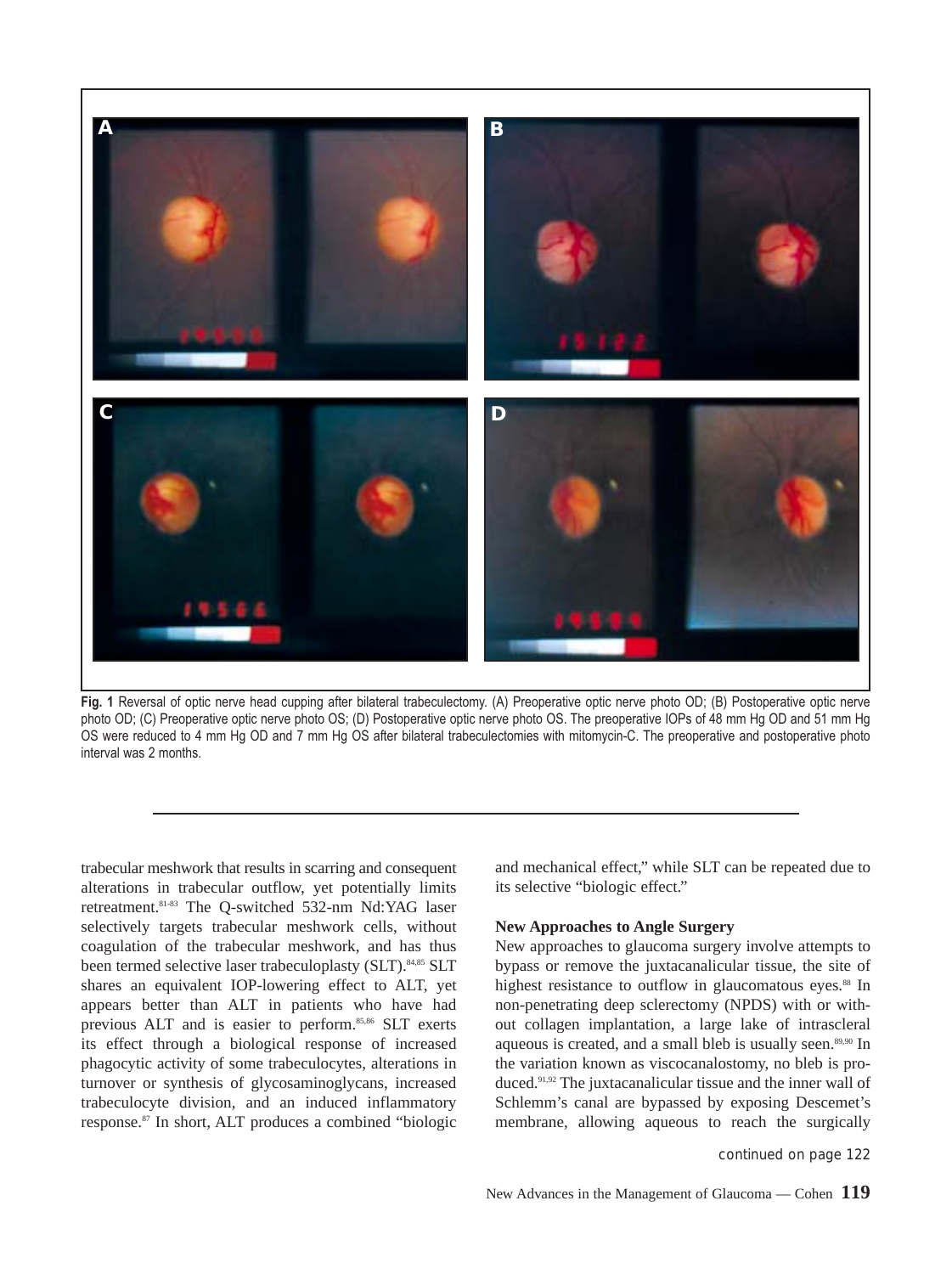opened Schlemm's canal by Descemet's membrane.<sup>91,92</sup> Since aqueous is directed back into Schlemm's canal, a bleb does not form. Unfortunately, Descemet's membrane is not permeable enough to relieve the increased IOP of glaucoma.93 Recent histopathological analysis suggests that such mechanisms may not be as clear-cut as once thought, since viscocanalostomy has been shown to create a complete removal of the entire inner wall of Schlemm's canal.94 The procedure is more successful than YAG laser goniopunture of the trabecular meshwork,95,96 since the insertion and origin of the inner wall are completely avulsed, preventing the two cut ends of the torn wall from closing in a scar.94 With goniocurettage, the inner wall of Schlemm's canal is removed by curettage, although damage to collector channels during meshwork removal could limit the effectiveness of this procedure.<sup>97-99</sup> Still, by not excising large portions of the trabecular meshwork externally, hypotony, hyphema, the need for a peripheral iridotomy and bleb-related complications are reduced.<sup>91,100</sup> In some cases, no antimetabolites are used. Perhaps the next phase of angle surgery will involve the use of intracannalicular stents.

Although there are reports of excellent success with some of these newer techniques, the IOP attained may not be as low as that obtained with trabeculectomy.<sup>92</sup> Perforation into the anterior chamber results in the need for a peripheral iridotomy,<sup>101</sup> and iris incarceration may occur.102 Furthermore, the large intrascleral lake of aqueous<sup>88,89</sup> (typically 5 x 5 mm) would be expected to produce a significant scarring of the conjunctiva and greatly thinned sclera that may preclude future filtration surgery in this area.

# **Cataract and Glaucoma Surgery**

The traditional trabeculectomy has benefited from the introduction of phacoemulsification, compared with extracapsular cataract extraction, especially the clearcornea approach with foldable intraocular lens insertion. The success of combined phacoemulsification and trabeculectomy appears to approach that of trabeculectomy alone.103 Yet, the one-site technique requires more medication to maintain IOP control than the two-site approach.104 In eyes with previous filtering blebs, clearcornea phacoemulsification does not adversely affect IOP control.105,106 Nevertheless, for the failing bleb, tissue plasminogen activator, which has fibrinolytic activity, can be administered intracamerally as an adjunct therapy for reviving newly failing blebs after other anterior segment surgery; it can be administered in the immediate postoperative period.107,108 Also, the foldable intraocular lens itself carries the advantage of a marked decrease in Nd:YAG laser posterior capsulotomy rates, compared with the relatively older, rigid intraocular lens designs.<sup>109</sup> Topical anesthesia for the cataract extraction and

subconjunctival supplementation for the trabeculectomy represents a newer approach to combined surgical intervention, aimed to prevent the reduced ocular blood flow seen with retrobulbar block with epinephrine use and digital compression.110 Other developments in anesthesia care and wound healing modulation continue to develop. For now, 5-fluorouracil and mitomycin-C remain the main antifibrotic agents used during trabeculectomy surgery.

# **Glaucoma Implant Devices**

Glaucoma drainage devices or setons serve as an important therapeutic option in the management of refractory glaucomas. These inorganic shunts maintain aqueous drainage by way of a tube, placed into the anterior chamber, which directs the aqueous to a reservoir or plate that provides the surface area for filtration and is secured to the episcleral surface of the eye. Shunts that incorporate a valve between the tube and the reservoir, such as the Ahmed implant (New World Medical, Inc., Rancho Cucamonga, California), allow for immediate and controlled aqueous passage and intraocular control. Nonvalved implant devices, such as the Baerveldt implant (Iovision, Inc., Irvine, California), usually provide a greater surface area for filtration, and thus a lower long-term IOP, but require ligation or occlusion in order to prevent hypotony in the initial few weeks postoperatively. After a few weeks, a normal healing response occurs in the form of a fibrous capsule sheath that provides the flow limitation and thus protects the non-valved implant from inducing hypotony.<sup>111,112</sup>

Seton placement is indicated for previous trabeculectomy failure, or it can be used as a primary procedure in patients at high risk for trabeculectomy failure, such as those with neovascular glaucoma, uveitis, extensive scarring or conjunctival loss, impending need for a corneal graft or need for other ocular surgery (such as scleral buckling procedures).<sup>111-117</sup> Glaucoma implants benefit from low risk of hemorrhage, infection, hypotony and leakage, comparable to or better than risk of these complications with trabeculectomy, laser cyclodestruction, and other modalities.<sup>100,113,118-121</sup> In general, the final IOP achieved with glaucoma implants is not as low as that achieved with trabeculectomy, unless topical ocularhypotensive agents are used.<sup>113</sup> The simultaneous placement of two implants (one valved and one nonvalved) has the advantages of immediate postoperative IOP lowering from the valved implant and greater longterm IOP reduction provided by the increased surface area of the non-valved implant.122 While the fibrous sheath that forms around the plate of an implant may result in a severe restriction of aqueous flow, manifested clinically as a hypertensive phase,<sup>123,124</sup> it may be possible to reduce the severity of the hypertensive phase of one implant by shunting some aqueous early in the procedure into a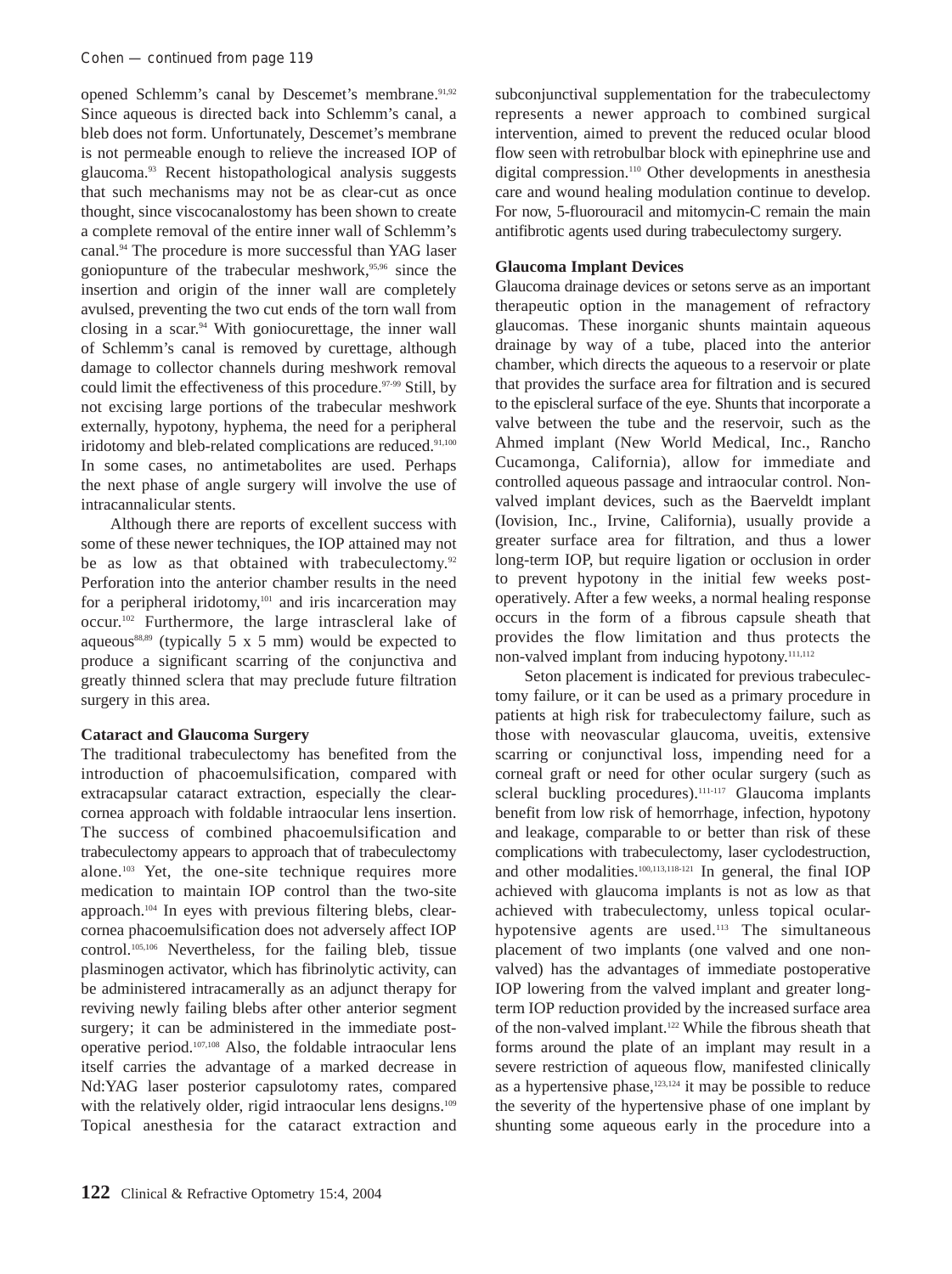second filtration site, which is analogous to the use of aqueous-suppressing medications.<sup>122</sup> In fact, the simultaneous implantation of two glaucoma implants $124$ appears to result in 30% lower IOP, after 4 months of follow-up, (author's unpublished observations) when compared to delayed, sequential<sup>125</sup> implantation of two implants.

#### **CONCLUSION**

As our understanding of the pathophysiological mechanisms of POAG continues to expand and improve, our definition of the disease continues to evolve. This has allowed for detection methods, treatment endpoints, and therapeutic options to be modified accordingly. Perhaps classification of OAG by IOP criteria is not as accurate or as all complete as we once believed. We have crossed significant barriers in our understanding of glaucoma, and likely more obstacles will be overcome in the near future. Diagnostic technologies approach the disease from new angles. Medical management continues to expand with the introduction of new ocular hypotensive agents and pressure-independent therapies. Surgical intervention has evolved new approaches to combined glaucoma and cataract surgery, angle surgery and glaucoma implants. These new advances in the diagnosis and the medical and surgical management of OAG are designed to achieve earlier recognition of disease onset, more sensitive markers of disease progression, as well as safer, more effective and better-targeted therapeutic interventions. Indeed, the future of glaucoma diagnosis and therapy holds great promise and excitement. ❏

#### **REFERENCES**

- 1. American Academy of Ophthalmology. Primary openangle glaucoma. Preferred practice pattern. San Francisco, CA: American Academy of Ophthalmology; 1996.
- 2. Sommer A, Katz J, Quigley HA, et al. Clinically detectable nerve fiber atrophy precedes the onset of glaucomatous visual field loss. Arch Ophthalmol 1991; 109: 77-83.
- 3. Shields MB. Special Symposia. Reflections and projections on crossing the millennium; Tenth American Glaucoma Society lectures honoring Marvin L. Sears, MD. J Glaucoma 2001; 10: 136-143.
- 4. Herndon LW, Choudhri SA, Cox T, et al. Central corneal thickness in normal, glaucomatous, and ocular hypertensive eyes. Arch Ophthalmol 1998; 115: 1137-1141.
- 5. Ehlers N, Bramsen T, Sperling S. Applanation tonometry and central corneal thickness. Acta Ophthalmologica 1975; 53: 34-43.
- 6. Shah S, Chatterjee A, Mathai M, et al. Relationship between corneal thickness and measure intraocular pressure in a general ophthalmology clinic. Ophthalmology 1999; 106: 2154-2160.
- 7. Abbasoglu OE, Bowman RW, Cavanagh HD, McCulley JP. Reliability of intraocular pressure measurements after myopic excimer photorefractive keratectomy. Ophthalmology 1998; 105: 2193-2196.
- 8. Doughty MJ, Zaman ML. Human corneal thickness and its impact on IOP measures: a review and meta-analysis approach. Surv Ophthalmol 2000; 44: 367-408.
- 9. Whitacre MM, Stein RA, Hassanein K. The effect of corneal thickness on applanation tonometry. Am J Ophthalmol 1993; 115: 592-596.
- 10. Emara B, Probst LE, Tingey DP, et al. Correlation of intraocular pressure and central corneal thickness in normal and myopic eyes after laser in situ keratomileusis. J Cataract Refract Surg 1998; 24: 1320-1325.
- 11. Bradley JMB, Kelley MJ, Zhu X, et al. Effects of mechanical stretching on trabecular matrix metalloproteinases. Invest Ophthalmol Vis Sci 2001; 42: 1505-1513.
- 12. Asrani S, Zeimer R, Wilensky J, et al. Large diurnal fluctuations in intraocular pressure are an independent risk factor on patients with glaucoma. J Glaucoma 2000; 9: 134-142.
- 13. Wild JM, Pacey IE, O'Neill EC, Cunliffe IA. The SITA perimetric threshold algorithms in glaucoma. Invest Ophthalmol Vis Sci 1999; 40: 1998-2009.
- 14. Sekhar GC, Naduvilath TJ, Lakkai M, et al. Sensitivity of Swedish Interactive Threshold Algorithm compared with standard full threshold algorithm in Humphrey visual field testing. Ophthalmology 2000; 107: 1303-1308.
- 15. Burnstein Y, Ellish NJ, Magbalon M, Higginbotham EJ. Comparison of Frequency Doubling Perimetry with Humphrey visual field analysis in a glaucoma practice. Am J Ophthalmol 2000; 129: 328-333.
- 16. Pacza JA, Friedman DS, Quigley HA, et al. Diagnostic capabilities of Frequency-Doubling Technology, Scanning Laser Polarimetry, and Nerve Fiber Layer photographs to distinguish glaucomatous damage. Am J Ophthalmol 2001; 131: 188-197.
- 17. Demirel S, Johnson CA. Incidence and prevalence of Short Wavelength Automated Perimetry deficits in ocular hypertensive patients. Am J Ophthalmol 2001; 131: 709-715.
- 18. Zanwill LM, et al. Discriminating between normal and glaucomatous eyes using the Heidelberg Retina Tomograph, GDx Nerve Fiber Analyzer, and Optical Coherence Tomograph. Arch Ophthalmol 2001; 119: 985-993.
- 19. Choplin NT, Lundy DC. The sensitivity and specificity of Scanning Laser Polarimetry in the detection of glaucoma in a clinical setting. Ophthalmology 2001; 108: 899-904.
- 20. Wollstein G, heath DFG, Fontana L, Hitchings RA. Identifying early glaucomatous changes: Comparison between expert clinical assessment of optic disc photographs and Confocal Scanning Ophthalmoscopy. Ophthalmology 2000; 107: 2272-2277.
- 21. Mok KH, Lee VW. Nerve Fiber Analyzer and Short-Wavelength Automated Perimetry in glaucoma suspects: A pilot study. Ophthalmology 2000; 107: 2101-2104.
- 22. Schmetterer L, Dallinger S, Findl O, et al. Noninvasive investigations of the normal ocular circulation. Invest Ophthalmol Vis Sci 1998; 39: 1210-1220.
- 23. Kerr J, Nelson P, O'Brien C. A comparison of ocular blood flow in untreated primary open-angle glaucoma and ocular hypertension. Am J Ophthalmol 1998; 126: 42-51.
- 24. Caprioli J. Should we use Short Wavelength Automated Perimetry to test glaucoma patients? [Editorial] Am J Ophthalmol 2001; 131: 792-794.
- 25. Iester M, Mikelberg FS, Courttight P, et al. Interobserver variability of optic disc variables measured by Confocal Scanning Laser Tomography. Am J Ophthalmol 2001; 132: 57-62.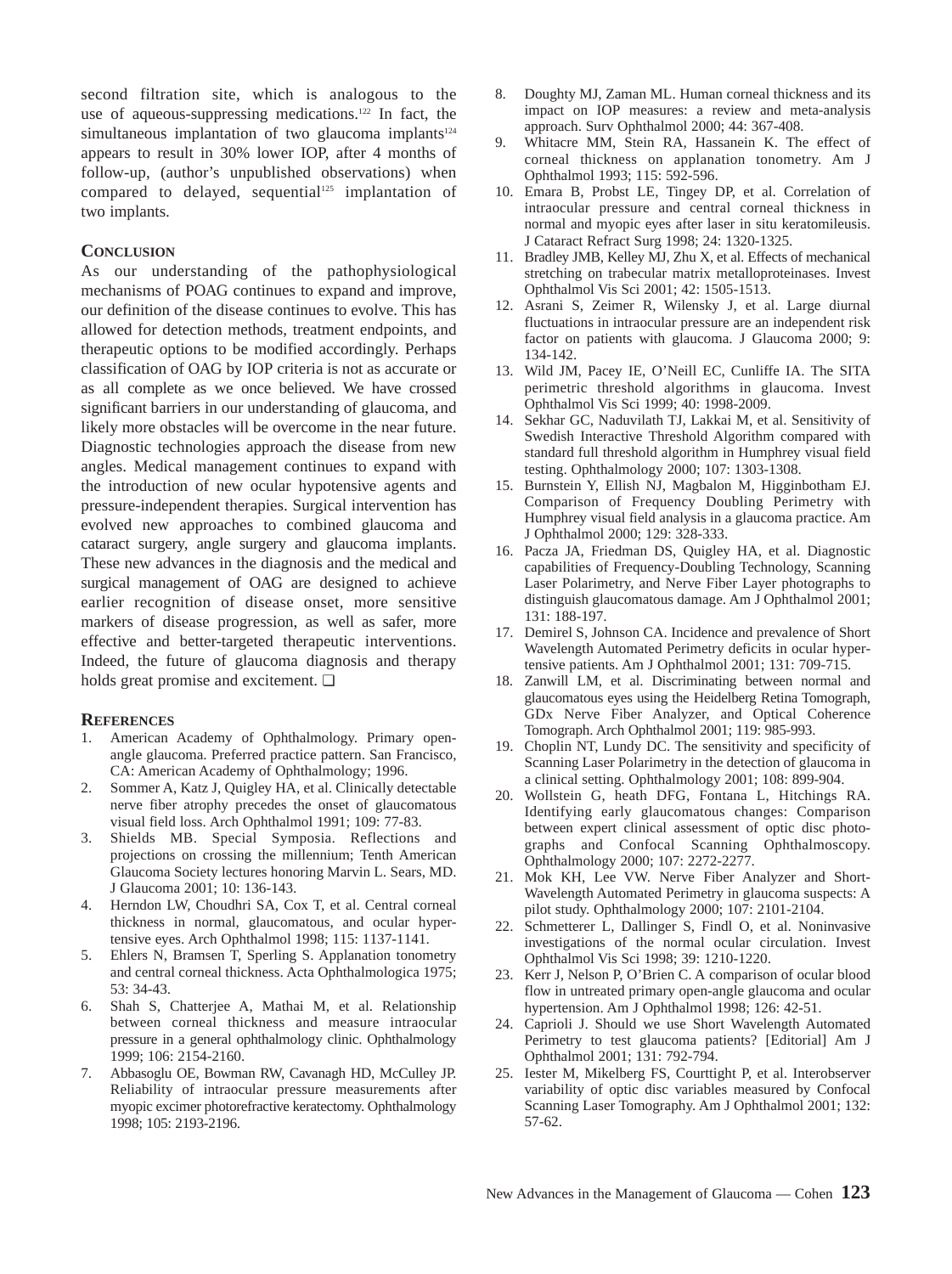- 26. Karyampudi P, Wang L, Chen PP, Mills RP. Measurement of large optic discs using the Nerve Fiber Analyzer GDx. In: Wall M, Heijl A (eds) Perimetry Update 1998/99, Proceedings of the XIII International Perimetric Society Meeting. The Hague/The Netherlands: Kugler Publications. 1999.
- 27. Zeimer R, Vitale S. Use of the Retinal Thickness Analyzer in the diagnosis and monitoring of glaucoma. In: Lemij HG, Schuman JS (eds) The Shape of glaucoma: Quantitative neural imaging techniques. The Hague/The Netherlands: Kugler Publications. 2000.
- 28. Kagemann L, Harris A, Chung HS, Costa VP, Garzozi HJ. Basic limitations of color doppler imaging. In: Pullinat LE, Harris A, Anderson DR, Greve EL (eds) Current concepts on ocular blood flow in glaucoma. The Hague/The Netherlands: Kugler Publications. 1999.
- 29. Hayreh SS. Inter-individual variation in blood supply of the optic nerve head. Doc Ophthalmologica 1985; 59: 217-246.
- 30. Quigley HA. Letter. Ophthalmology 1987; 94: 87-89.
- 31. Duijm HFA, Van Den Berg TJTP, Greve EL. Central and peripheral arteriovenous passage times of the retina in glaucoma. Exp Eye Res 1999; 69: 145-153.
- 32. Duijm HFA, Van Den Berg TJTP, Greve EL. A comparison of retinal and choroidal hemodynamics in patients with primary open-angle glaucoma and normal-pressure glaucoma. Am J Ophthalmol 1997; 123: 644-656.
- 33. Jonas JJ, Nguyen XN, Naumann GOH. Parapapillary retinal vessel diameter in normal and glaucoma eyes: I. Morphometric data. Invest Ophthalmol Vis Sci 1989; 30: 1599-1603.
- 34. Lee SB, Uhm KB, Hong C. Retinal vessel diameter in normal and primary open-angle glaucoma. Korean Journal of Ophthalmology 1998; 12: 51-59.
- 35. Henkind P, Gould HB, Bellhorn RW. Optic nerve transection in cats: Effect on retinal vessels. Invest Ophthalmol Vis Sci 1975; 14: 610-613.
- 36. Quigley HA, Hohman RM, Addicks EM, Green WR. Blood vessels of the glaucomatous optic disc in experimental primate and human eyes. Invest Ophthalmol Vis Sci 1984; 25: 918-931.
- 37. Verhoeff FH. The effect of chronic glaucoma on the central retinal vessels. Arch Ophthalmol 1913; 42: 155-152.
- 38. Quigley M, Cohen S. A new Pressure Attenuation Index to evaluate retinal circulation. A link to protective factors in diabetic retinopathy. Arch Ophthalmol 1999; 117: 84-89.
- 39. Cohen SL, Lee PP, Herndon LW, Challa P, Overbury O, Allingham RR. The Pressure Attenuation Index (PAI) predicts ocular hypertension progression to open angle glaucoma. [ARVO Abstract]. Invest Ophthalmol Vis Sci 2001; 42(4): S20. Abstract number 111.
- 40. Schwartz B, Takamoto T, Lavin P, Smits G. Increase of retinal nerve fiber layer thickness in ocular hypertensives with timolol therapy. Acta Ophthalmol Scand 1995; 73[Suppl.215]: 22-32.
- 41. Schwartz B, Takamoto T, Lavin P. Increase of retinal vessel width in ocular hypertensives with timolol therapy. Acta Ophthalmol Scand 1995; 73[Suppl.215]: 41-53.
- 42. Collaborative Normal-Tension Glaucoma Study Group. Comparison of glaucomatous progression between untreated patients with normal-tension glaucoma and patients with therapeutically reduced intraocular pressures. Am J Ophthalmol 1998; 126: 487-497.
- 43. Collaborative Normal-Tension Glaucoma Study Group. The effectiveness of intraocular pressure reduction in the treatment of normal-tension glaucoma. Am J Ophthalmol 1998; 126: 498-505.
- 44. The AGIS Investigators. The Advanced Glaucoma Intervention Study (AGIS): 7. The relationship between control of intraocular pressure and visual field deterioration. Am J Ophthalmol 2000; 130: 429-440.
- 45. Lichter PR, Musch DC, Gillespie BW, et al. Interim clinical outcomes in the Collaborative Initial Glaucoma Treatment Study comparing initial treatment randomized to medications or surgery. Ophthalmology 2001; 108(11): 1943-1953.
- 46. Gordon MO, Kass MA. The Ocular Hypertension Treatment Study: Design and baseline description of the participants. Arch Ophthalmol 1999; 117: 573-583.
- 47. Leske MC, Heijl A, Hyman L, Bengtsson B. Early Manifest Glaucoma Trial: Design and baseline data. Ophthalmology 1996; 106: 2144-2153.
- 48. Jampel HD. Glaucoma care update: Target pressure in glaucoma therapy. J Glaucoma 1997; 6: 133-138.
- 49. Lesk MR, Spaeth GL, Blanco AA et al. Reversal of optic disc cupping after glaucoma surgery analyzed with a Scanning Laser Tomograph. Ophthalmology 1999; 106: 1013-1018.
- 50. Sherwood MB, Grierson I, Millar L, Hitchings RA. Longterm morphologic effects of antiglaucoma drugs on the conjunctiva and tenon's capsule in glaucomatous patients. Ophthalmology 1989; 96: 327-335.
- 51. Broadway DC, Grierson I, Stürmer J, Hitchings RA. Reversal of topical antiglaucoma medication effects on the conjunctiva. Arch Ophthalmol 1996; 114: 262-267.
- 52. Migdal C, Gregory W, Hitchings R. Long-term functional outcome after early surgery compared with laser and medication in open-angle glaucoma. Ophthalmology 1994; 101: 1651-1657.
- 53. Stewart WC, Sine CS, Lopresto CL. Surgical vs medical management of chronic open-angle glaucoma. Am J Ophthalmol 1996; 122: 767-774.
- 54. Laibovitz RA et al. Comparison of the ocular hypotensive lipid AGN 192024 with timolol. Dosing efficacy, and safety evaluation of a novel compound for glaucoma management. Arch Ophthalmol 2001 119: 994-1000.
- 55. Brandt JD, VanDenburgh AM, Chen K, Whitcup SM. Comparison of once- or twice-daily bimatoprost with twice-daily timolol in patients with elevated IOP. Ophthalmology 2001; 108: 1023-1032.
- 56. Mietz H, Schrehardt US, Strassfield C, Krieglstein GK. Effect of latanoprost and timolol on the histopathology of the rabbit conjunctiva. Invest Ophthalmol Vis Sci 2001; 42: 679-687.
- 57. Clineschmidt CM, Williams RD, Snyder E, Adamsons IA. A randomized trial in patients inadequately controlled with timolol alone comparing the dorzolamide-timolol combination to monotherapy with timolol or dorzolamide. Ophthalmology 1998; 105: 1952-1959.
- 58. Neufeld AH, Sawada A, Becker B. Inhibition of nitric-oxide synthetase 2 by aminoguanidine provides neuro-protection of retinal ganglion cells in a rat model of chronic glaucoma. Proc Natl Acad Sci USA 1999; 96: 9944-9948.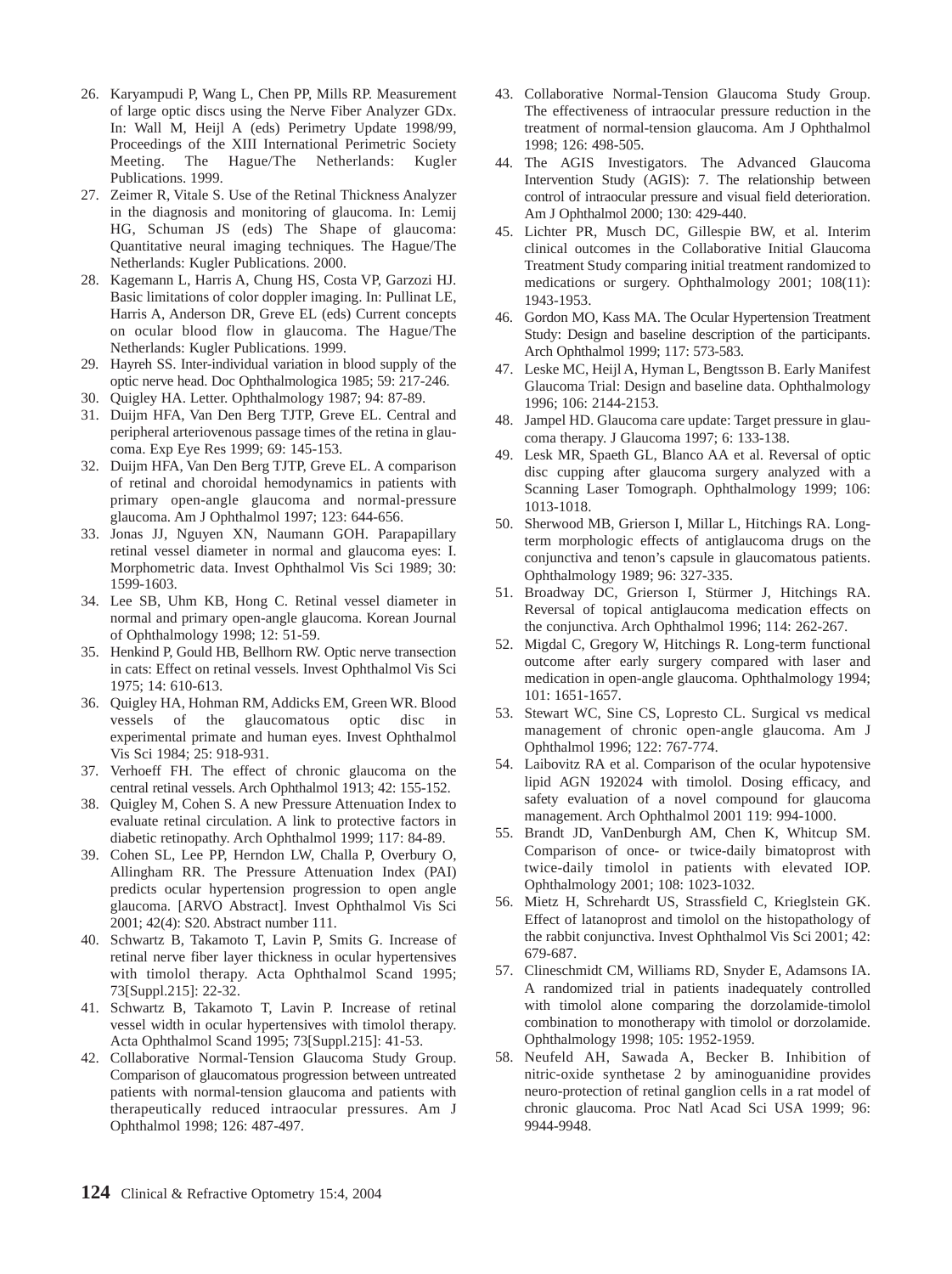- 59. Warwar RE, Bullock JD, Ballal D. Cystoid macular edema and anterior uveitis associated with latanoprost use. Experimental evidence and incidence in a retrospective review of 94 patients. Ophthalmology 1999; 105: 263-268.
- 60. Wand M, Gilbert CM, Liesegang TJ. Latanoprost and herpes simplex keratitis. Am J Ophthalmol 1999; 127: 602-604.
- 61. Aung T, Chew PTK, Yip CC, et al. A randomized doublemasked crossover study comparing latanoprost 0.005% with unoprostone 0.12% in patients with primary openangle glaucoma and ocular hypertension. Am J Ophthalmol 2001; 131: 636-642.
- 62. Stewart WC, Sharpe ED, Stewart JA, Holmes KT, Latham KE. Additive efficacy of unoprostone isopropyl 0.12% (Rescula) to latanoprost 0.005%. Am J Ophthalmol 2001; 131: 339-344.
- 63. Sugiyama T, Azuma I. Effect of UF-021 on optic nerve head circulation in rabbits. Japanese Journal of Ophthalmology 1995; 39: 124-129.
- 64. Kaufman HE, Varnell ED, Toshida H, et al. Effects of topical unoprostone and latanoprost on acute and recurrent keratitis in the rabbit. Am J Ophthalmol 2001; 131: 643-646.
- 65. Cantor LB. Bimatoprost: a member of a new class of agents, the prostamides, for glaucoma management. Expert Opin Investig Drugs 2001; 10:721-731.
- 66. Sherwood M, Brandt J; Bimatoprost Study Groups 1 and 2. Six-month comparison of bimatoprost once-daily and twice-daily with timolol twice-daily in patients with elevated intraocular pressure. Surv Ophthalmol 2001; 45 [Suppl 4]: S361-S368.
- 67. Netland PA, Landry T, Sullivan EK, et al. Travoprost compared with latanoprost and timolol in patients with open-angle glaucoma or ocular hypertension. Am J Ophthalmol 2001; 132(4): 472-484.
- 68. Hare W, WoldeMussie E, Lai R, et al. Efficacy and safety of memantine, an NMDA-type open-channel blocker, for reduction of retinal injury associated with experimental glaucoma in rat and monkey. Surv Ophthalmol 2001; 45 [Suppl 3]: S284-S289; discussion S295-S296.
- 69. Kanno M, Araie M, Koibuchi H, Masuda K. Effects of topical nipradilol, a b blocking agent with a blocking and nitroglycerin-like activities, on intraocular pressure and aqueous humor dynamics in humans. Br J Ophthalmol 2000; 84: 293-299.
- 70. Mizuno K, Koide T, Yoshimura M, Araie M. Neuroprotective effect and intraocular penetration of nipradilol, a b-blocker with nitric oxide donative action. Invest Ophthalmol Vis Sci 2001; 42: 688-694.
- 71. Okamura T, Kitamura Y, Uchiyama M, Toda M, Ayajiki K, Toda N. Canine retinal arterial and arteriolar dilatation induced by nipradilol, a possible glaucoma therapeutic. Pharmacology 1996; 53: 302-310.
- 72. Borrás T, Matsumoto Y, Epstein DL, Johnson DH. Gene transfer to the human trabecular meshwork by anterior segment perfusion. Invest Ophthalmol Vis Sci 1998; 39: 1503-1507.
- 73. Chen H, Weber AJ. BDNF enhances retinal ganglion cell survival in cats with optic nerve damage. Invest Ophthalmol Vis Sci 2001; 42: 966-974.
- 74. Netland P, Chaturvedi N, Dreyer EB. Calcium channel blockers in the management of low-tension and open-angle glaucoma. Am J Ophthalmol 1993; 115: 608-613.
- 75. Shah GB, Sharma S, Mehta AA, Goyal RK. Oculohypotensive effect of angiotensin-converting enzyme inhibitors in acute and chronic models of glaucoma. Journal of Cardiovascular Pharmacology 2000; 36: 169-175.
- 76. Johnson DH. The effect of cytochalasin D on outflow facility and the trabecular meshwork of the human eye in perfusion organ culture. Invest Ophthalmol Vis Sci 1997; 38: 2790-2799.
- 77. Peterson JA, Tian B, Bershadsky AD, et al. Latrunculin-A increases outflow facility in the monkey. Invest Ophthalmol Vis Sci 1999; 40: 931-934.
- 78. Lamy KE, Schroeder A, Epstein DL. Ethacrynic acid induces reversible shape and cytoskeletal changes in cultured cells. Invest Ophthalmol Vis Sci 1992; 33: 2631-2640.
- 79. Melamed S, Neumann RK, Barak A, Epstein DL. The effect of intracamerally injected ethacrynic acid on intraocular pressure in patients with glaucoma. Am J Ophthalmol 1992; 113: 508-512.
- 80. Wise JB, Witter SL. Argon laser therapy for openangle glaucoma: A pilot study. Arch Ophthalmol 1979; 197: 319-322.
- 81. Glaucoma Laser Trial Research Group. The Glaucoma Laser Trial (GLT) and Glaucoma Laser Trial Follow-up Study: 7. Results. Am J Ophthalmol 1995; 120: 718-731.
- 82. Tuulonen A. Laser trabeculoplasty as primary therapy in chronic open angle glaucoma. Acta Ophthalmologica 1984; 62: 150-155.
- 83. Glaucoma Laser Trial Research Group. The Glaucoma Laser Trial (GLT), II: Results of argon laser trabeculoplasty vs topical medicines. Ophthalmology 1990; 97: 1403-1413.
- 84. Kramer TR, Noecker RJ. Comparison of the morphologic changes after selective laser trabeculoplasty and argon laser trabeculoplasty in human eye bank eyes. Ophthalmology 2001; 108: 773-779.
- 85. Latina MA, Sibayan SA, Shin DH, et al. Q-switched 532-nm Nd:YAG laser trabeculoplasty (selective laser trabeculoplasty): A multicenter, pilot, clinical study. Ophthalmology 1998; 105: 2082-2090.
- 86. Damji KF, Shah KC, Bains HS, et al. A randomized clinical trial of selective laser trabeculoplasty vs. argon laser trabeculoplasty. Br J Ophthalmol 1999; 34: 257-265.
- 87. Melamed S, Epstein DL. Alterations of aqueous humor outflow following argon laser trabeculoplasty in monkeys. Br J Ophthalmol 1987; 71: 776-781.
- 88. Maepea O, Bill A. The pressure in the episcleral veins, Schlemm's canal and the trabecular meshwork in monkeys: Effects of changes in intraocular pressure. Exp Eye Res 1989; 49: 645-663.
- 89. Fyodorov SN, Kozlov VI, Timoshkina NT, et al. Nonpenetrating deep sclerectomy in open angle glaucoma. Ophthalmosurgery 1990; 3: 52-55.
- 90. Chiou AG, Mermoud A, Hediguer SE, et al. Ultrasound biomicroscopy of eyes undergoing deep sclerectomy with collagen implant. Br J Ophthalmol 1996; 80: 541-544.
- 91. Stegmenn R, Pienaar A, Miller D. Viscocanalostomy for open-angle glaucoma in black African patients. J Cataract Refract Surg 1999; 25: 316-322.
- 92. Jonescu-Cuypers CP, Jacobi PC, Konen W, Krieglstein GK. Primary viscocanalostomy versus trabeculectomy in white patients with open-angle glaucoma: A randomized clinical trial. Ophthalmology 2001; 108: 254-258.